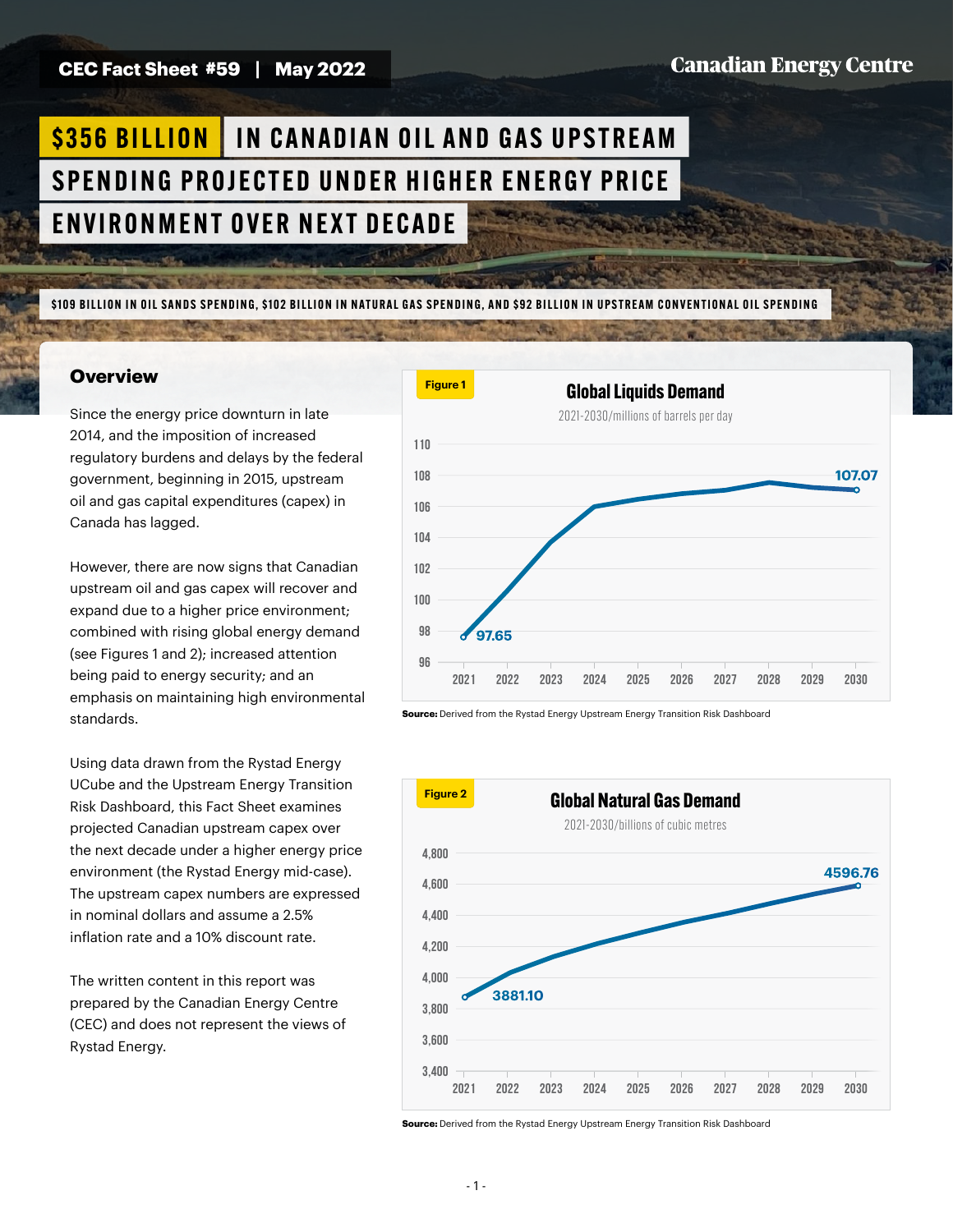### **Background on Rystad Energy UCube, the Upstream Energy Transition Risk Dashboard, and energy price assumptions**

Rystad Energy is an independent energy research company providing data, analytics and consultancy services to clients around the globe.

UCube is Rystad Energy's global upstream database, including production and economics (costs, revenues, and valuations) for more than 80,000 assets, covering the portfolios of more than 3,500 companies.

The UCube data set is used to study all parts of the global exploration and production (E&P) activity value chain, including operational costs, investment (capex and opex), fiscal terms, and net cash flows for projects and companies, both globally and by country.

Through the Upstream Energy Transition Risk Dashboard, Rystad Energy has developed methods to quantify energy transition risk across energy producers and energy service companies, utilizing a bottom-up approach to decompose transition risk down to single asset, products and services lines. The focus is on value at risk, utilizing an assetbased valuation framework to run alternative future scenarios on energy demand, energy prices and emission costs (Rystad Energy, 2022b).

Under the Rystad Energy mid-case, WTI crude oil prices are projected to average \$103.38 U.S. per barrel between 2021 and 2030. Natural gas prices are projected to average \$5.39 U.S. per thousand cubic feet (mcf) between 2021 and 2030 (see Figures 3 and 4).



**Source:** Derived from the Rystad Energy UCube



**Source:** Derived from the Rystad Energy UCube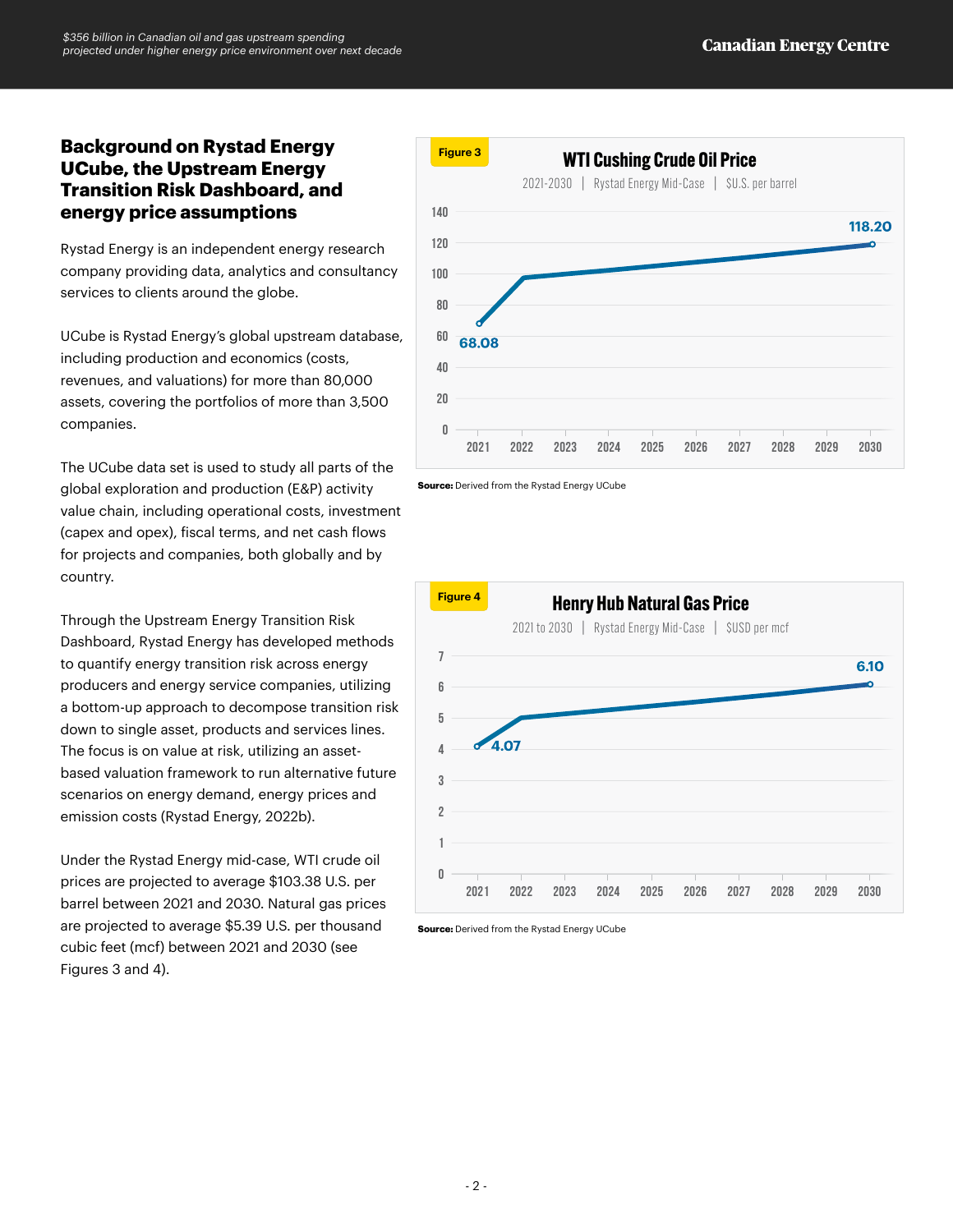## **Overall Canadian upstream oil and gas capital expenditures (capex) exceeds U.S. \$356 billion over the next decade**

Under the mid-case, upstream oil and gas capex in Canada is expected to rise from U.S. \$20.7 billion in 2021 to U.S. \$22.7 billion in 2022, an increase of nearly 10 percent. Post-2022, Canadian upstream oil and gas capex is expected to rise even further, reaching over \$44.3 billion by 2030 (see Figure 5).

On a cumulative basis, between 2021 and 2030, Canadian upstream oil and gas capex is U.S. \$356.3 billion under the mid-case (see Figure 5).



**Source:** Derived from the Rystad Energy UCube

## **Oil and gas capex by supply segment**

#### **Oil sands spending exceeds \$109 billion over the next decade**

Under the mid-case, oil sands capex is expected to rise from U.S. \$6.5 billion in 2021 to U.S. \$8.1 billion in 2022, an increase of nearly 25 percent. Post-2022, oil sands capex is expected to rise even further, reaching U.S. \$14.7 billion by 2030 (see Figure 6).

On a cumulative basis, between 2021 and 2030, oil sands capex under the mid-case is U.S. \$109.1 billion (see Figure 6).



**Source:** Derived from the Rystad Energy UCube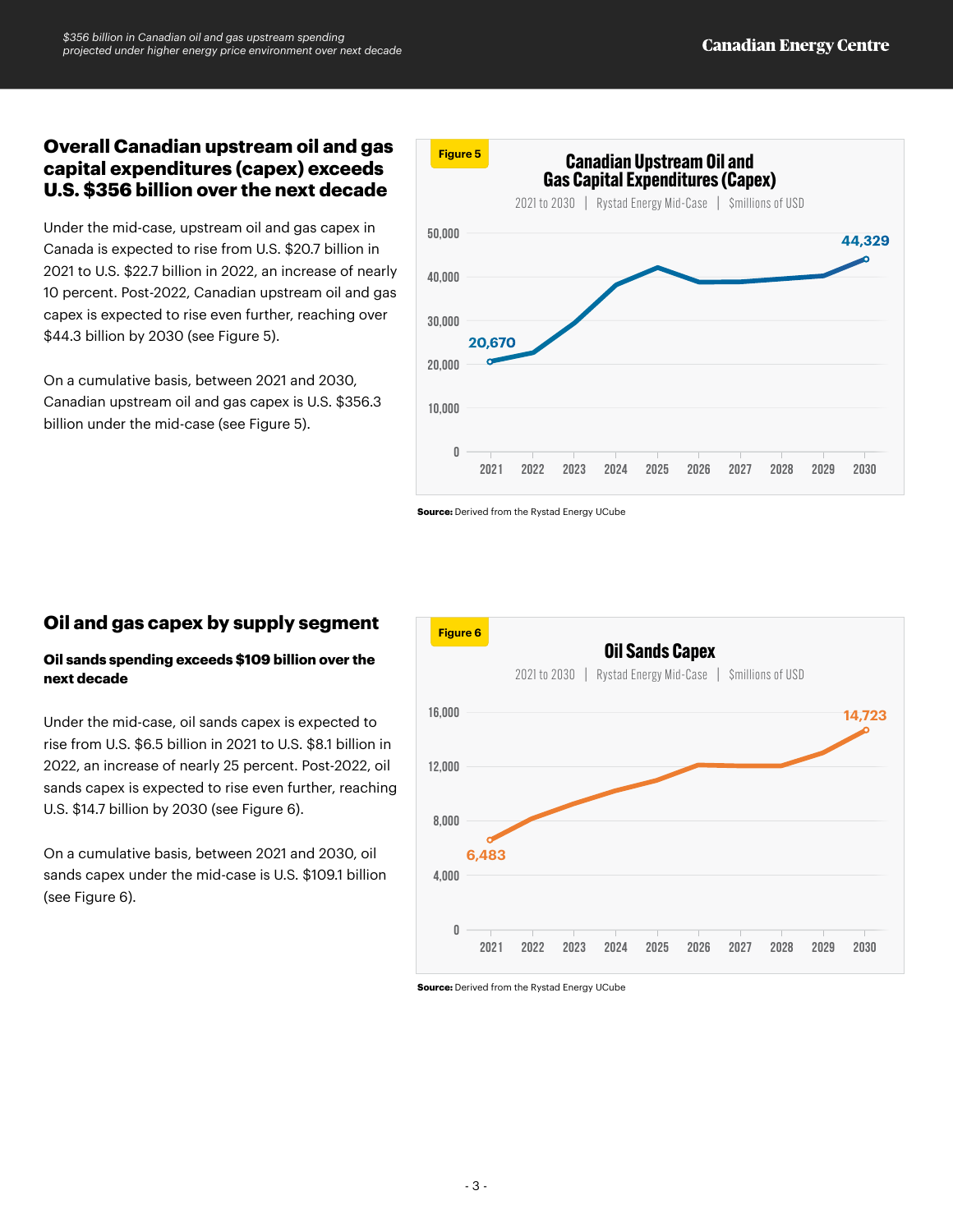## **Natural gas spending nearly \$102 billion over the next decade**

Under the mid-case case, natural gas capex is expected to increase from U.S. \$6.7 billion in 2021 to U.S. \$7.1 billion in 2022. However, post-2022, natural gas capex is expected to rise significantly, reaching nearly \$11.7 billion by 2030, an increase of 73 percent from 2021 (see Figure 7).

On a cumulative basis, between 2021 and 2030, natural gas capex is nearly U.S. \$101.7 billion under the mid-case (see Figure 7).

## **Conventional (regular and light) oil spending nearly \$92 billion over the next decade**

Under the mid-case, conventional oil capex is expected to increase from over U.S. \$4 billion in 2021 to nearly U.S. \$4.2 billion in 2022. However, post-2022, conventional oil capex is expected to rise significantly, reaching over U.S. \$12.3 billion by 2030, an increase of 207 percent from 2021 (see Figure 8).

On a cumulative basis, between 2021 and 2030, conventional capex is nearly U.S. \$91.9 billion under the mid-case (see Figure 8).



## **Conclusion**

If a higher energy price environment prevails over the next decade, Canadian upstream oil and gas investment could reach over U.S. \$356 billion, an average of over U.S. \$35 billion per year.

With this projected level of investment over the next decade, the Canadian oil and gas industry has an opportunity to play a key role as a safe, secure, reliable and clean supplier of oil and gas to a world that is facing potential energy disruptions arising from geopolitical conflict.